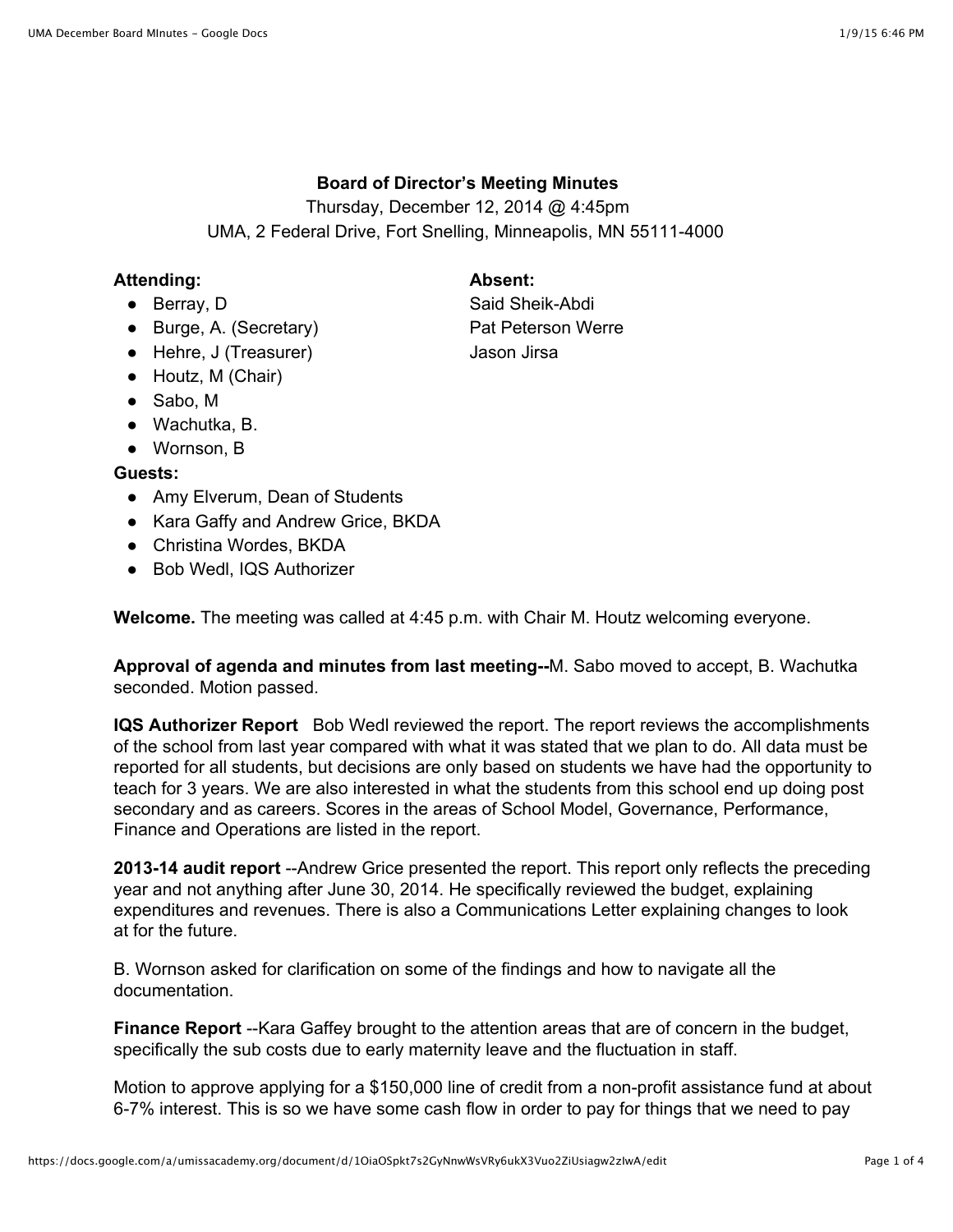UMA December Board MInutes - Google Docs 1/9/15 6:46 PM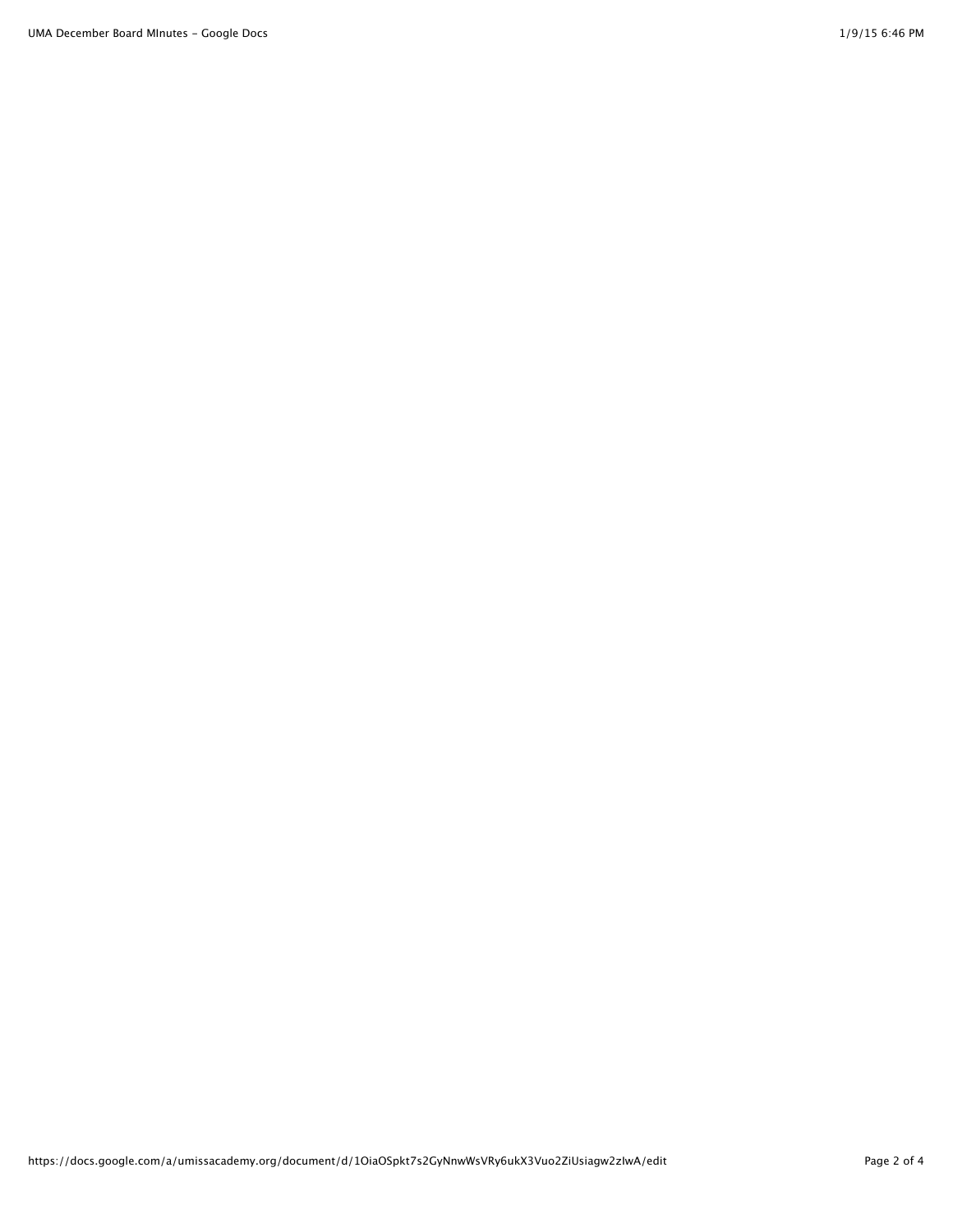for while we are waiting to get money from other sources. M. Sabo motioned to approve. D. Berray and B. Wachutka seconded. Motion passed.

#### **Director's Report** --Barb Wornson presented.

- By Laws review--Discussion was made around the election of of Board Members. J. Hehre is going to review that and bring it to the board at the next meeting. Also, more policies need to be adopted.
- Board training update-- Dina Berray, Jason Jirsa, John Hehre, Martin Sabo, and Barb Wornson went to training this past weekend. The rest will be looking into signing up for a future training.
- Infinite Campus update--IC is up and running and the glitches are being worked out so that there are not the same issues that we had at the beginning of this past quarter. It is a work in progress, but it is a powerful tool for us.

## **Committee Reports:**

- Facilities Committee--John Hehre and Barb Wornson reported that the St. Francis School is not a good fit for us. We are looking at the Brown College site at the moment as our best option. We are hoping to have a decision made about it in January. There was also discussion about how this will affect the school lunch program.
- Outreach and Recruitment--Barb Wornson reported.

 $\circ$  Information Sessions--there have been four biweekly sessions. 40 students are already signed up on the website interest page and there are shadows set up, most of which are current 5th graders. Most kids who shadow, choose to attend.

 $\circ$  Timeline and lottery policy--enrollment is open now on the website (intent to enroll). Then the packets are sent out to the family to fill out to make it official. We are potentially going to add a 9th grade next year if there are 25 students interested. If we exceed our enrollment goal of 100 for 6th grade, then it goes to lottery.

·**PTO** --Amy Burge reported. The PTO now has a checking account and is able to collect money for the Extracurricular activities, pay for things from events and deposit money earned from fundraising. Currently, the Theater and Chess Clubs are up and running. Some of the activities that require insurance are almost ready to begin, hopefully after the holiday break. (Fencing, Rock Climbing) We have almost obtained our 501c3 status.

Give MN raised over \$14,000 and that money goes to the school, not the PTO.

#### **Other Business**

• The Culinary Pathway has a cookbook for sale for \$15 and \$10 of each sale goes to the school.

**Adjourn--**D. Berray motioned to adjourn. B. Wachutka seconded. Motion passed. 6:35pm